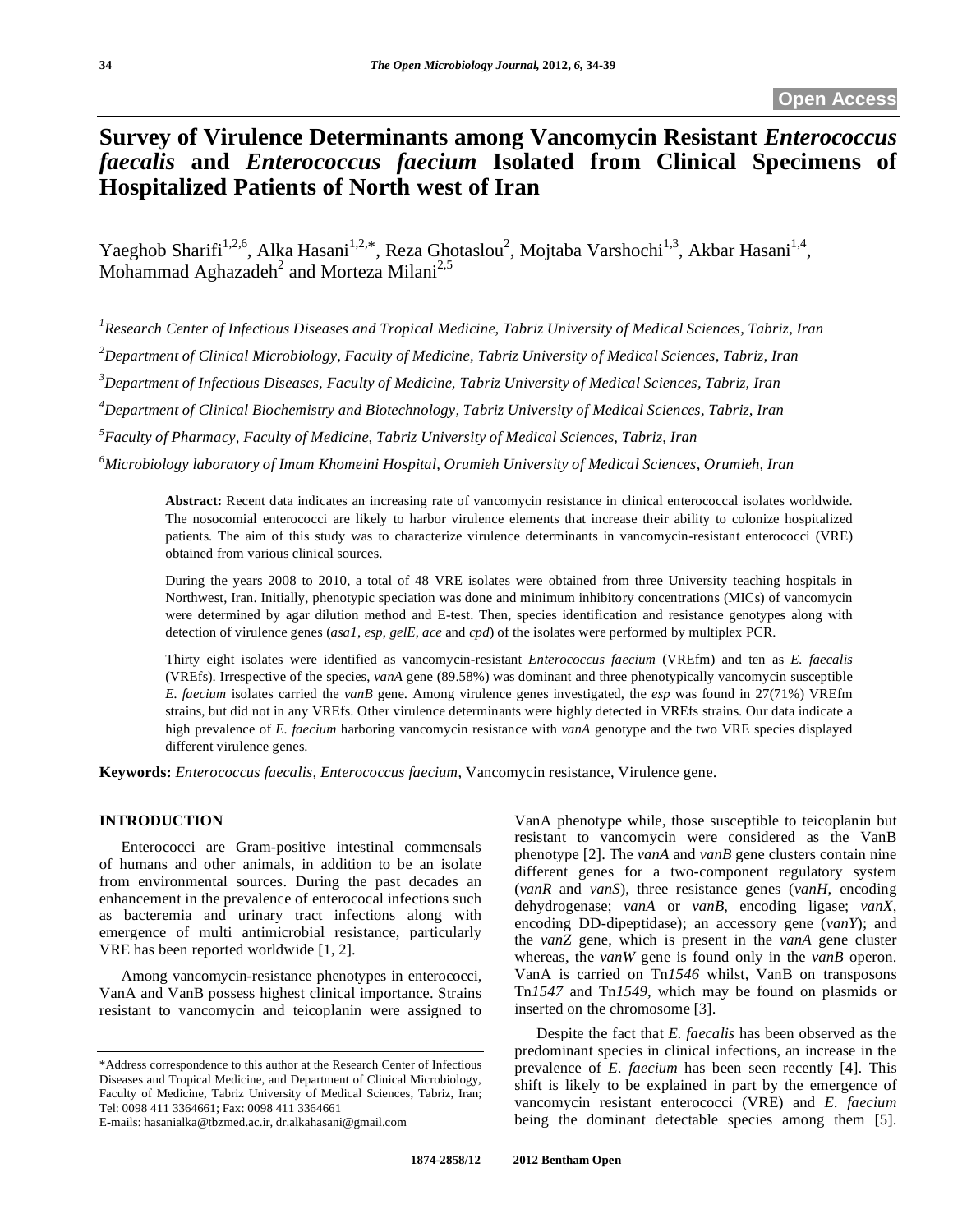Unfortunately, little is known about the pathogenic mechanisms or virulence factors of this microorganism [6]. Enterococcal infections may occur *via* the ability to persist on harsh environments due to their intrinsic properties and even these conditions may contribute largely to emergence of this organism as a nosocomial pathogen [7, 8]. The process of invasion is usually facilitated by damage to host tissues and the presence of bacterial virulence factors such as adhesins along with antibiotic resistance that gradually assist in advancement and furtive survival in newly infected place. At the next, enterococci utilize several virulence factors for adherence and colonization in the infection site by formation of cell aggregates such as biofilms [5, 9]. At the end, interactions between host and enterococci leads to the clinical manifestation of infection in target vital tissues [5].

 By consideration of the fact that the presence of putative virulence determinants among clinical isolates may promote emergence of infections and persistence of enterococci in nosocomial locations causes an increase in antibiotic resistance and act as facilities for emerging infections [10, 11], this study was designed to survey distribution of virulence genes including *asa1*(aggregation substance)*, esp* (Enterococcal surface protein)*, gelE* (gelatinase)*, ace* (collagen adhesion) and *cpd* (sex pheromones determinant) in clinical isolates of vancomycin resistant *E. faecalis* and *E. faecium* at molecular level. To our knowledge, this is the first report from the Northwest of Iran.

# **MATERIALS AND METHODOLOGY**

#### **VRE Isolates and Susceptibility Tests**

 Thirty-eight VREfm and 10 VREfs isolates, obtained from different clinical specimens submitted in three University teaching hospitals of Tabriz (Imam Reza and Sina Hospitals) and Orumieh (Imam Khomeini Hospital), Iran, between 2008 and 2010. The origins of isolates were as follows: urine 35 (72.91%), blood 5 (10.41%), wound 3(6.25%), body fluids 4(8.33%) and intravenous catheter 1(2.08%). Initially, these isolates were identified to the species level by conventional methods described previously [12] and then, multiplex PCR was used to detect vancomycin resistant *vanA* and *vanB* genes and also to confirm phenotypic speciation by targeting D-alanine– D-alanine ligases specific for *E. faecalis* (*ddlE. faecalis*) and *E. faecium*  (*ddlE. faecium*) as developed by Kariyama *et al.,* [13]. *E. faecalis* E206 (*vanA*<sup>+</sup> ) and *E. faecium* E2781 (*vanB*<sup>+</sup> ) (kindly provided by Dr. Eimaneini) was used as control strains.

 For all isolates, MICs of vancomycin were determined by agar dilution method and E-test (BioMerieux, SA) according to the CLSI's (2006) guidelines [14] and manufacturer's recommendations, respectively. *E. faecalis* ATCC 29212 was used as a quality control strain on every occasion of susceptibility testing.

## **Detection of Virulence Genes by PCR**

 DNA extraction was performed by boiling method as described previously [15] and then by commercial kit (DNGTM-Plus, CinnaGen, Iran). Multiplex PCR was performed on all enterococcal isolates for the detection of virulence determinants with specific primers for each gene (Table **1**) with some modification on Vankerckhoven's protocol  $[16]$ . Briefly, first  $25\mu l$  master mix containing 2.5µl of bacterial suspension, 15pM of each primers for *asa1* and *gelE* and 30 pM for *esp*, 1X PCR buffer, 2.0 mM MgCl<sub>2</sub>, 0.2 mM each deoxynucleotide triphosphate (dATP, dCTP,

| Genes        | Sequence $(5'$ to $3')$                                               | Size(bp) | <b>References</b> |
|--------------|-----------------------------------------------------------------------|----------|-------------------|
| asa1         | F1: GCACGCTATTACGAACTATGA<br>R1: TAAGAAAGAACATCACCACGA                | 375      | $[15]$            |
| gelE         | F2: TATGACAATGCTTTTTGGGAT<br>R2: AGATGCACCCGAAATAATATA                | 213      | [15]              |
| esp          | <b>F7: AGATTTCATCTTTGATTCTTGG</b><br>510<br>R7: AATTGATTCTTTAGCATCTGG |          | $[15]$            |
| $\emph{cpd}$ | F8: TGGTGGGTTATTTTTCAATTC<br>R8: TACGGCTCTGGCTTACTA                   | 782      | $[29]$            |
| ace          | F9: GGAATGACCGAGAACGATGGC<br>R9: GCTTGATGTTGGCCTGCTTCCG               | 616      | [14]              |
| vanA         | F14-CATGAATAGAATAAAAGTTGCAATA<br>R14-CCCCTTTAACGCTAATACGATCAA         | 1030     | $[12]$            |
| vanB         | F15-GTGACAAACCGGAGGCGAGGA<br>R15-CCGCCATCCTCCTGCAAAAAA                | 433      | $[12]$            |
| E. faecalis  | F16-ATCAAGTACAGTTAGTCTTTATTAG<br>R16-ACGATTCAAAGCTAACTGAATCAGT        | 941      | $[12]$            |
| E. faecium   | F17-TTGAGGCAGACCAGATTGACG<br>R17-TATGACAGCGACTCCGATTCC                | 658      | $[12]$            |

**Table 1. Primers used in this Study**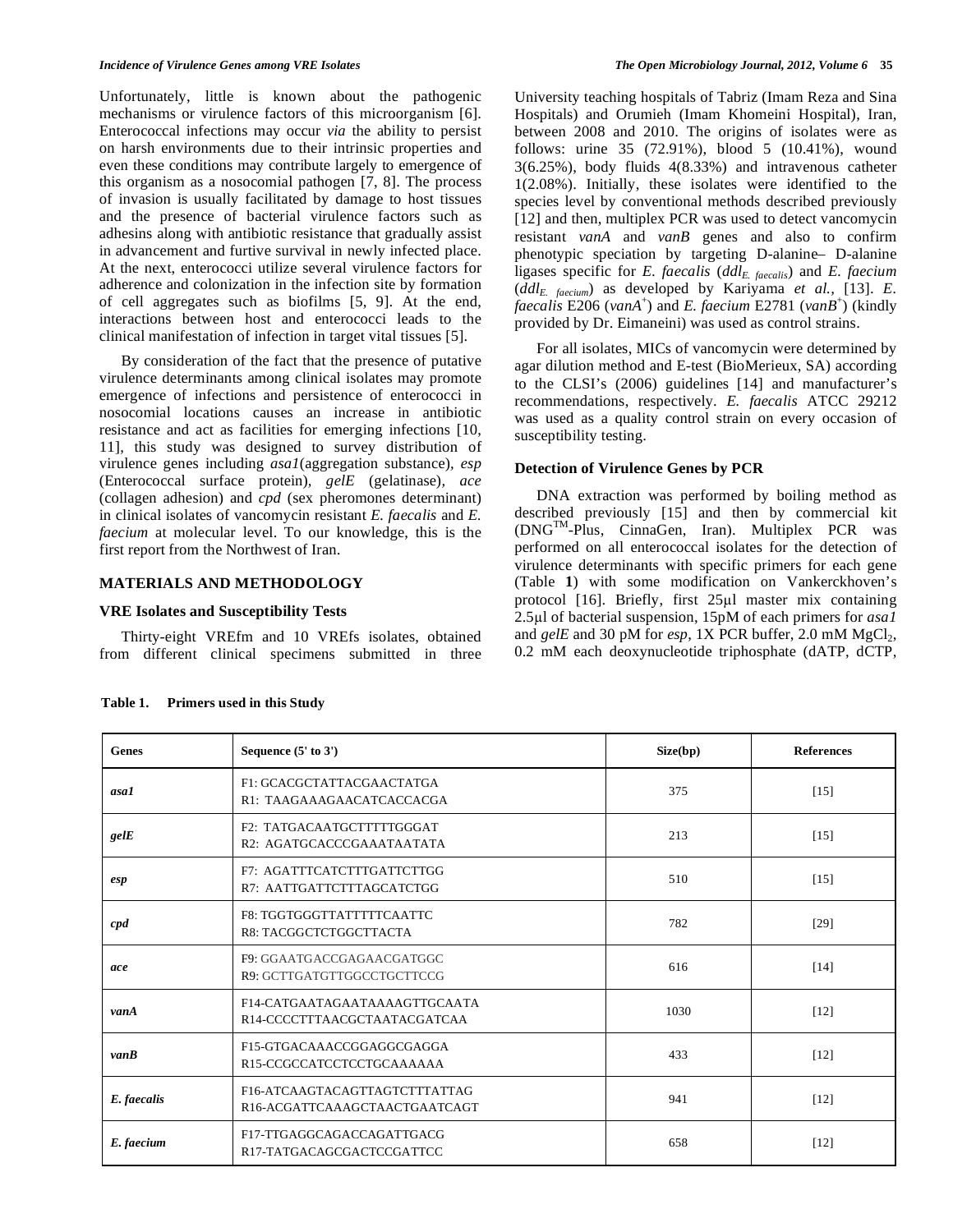dGTP, and dTTP) and 2.5 U of *Taq* DNA polymerase (CinnaGen, Iran). The second PCR mixture contained 10 pM of each primer for *cpd* and 4pM for *ace*, 1.5 mM MgCl<sub>2</sub> and additional rest of reagents mentioned in first master mix. Reactions for both mixtures were done on a thermal cycler (ASTEC-Japan) with an initial denaturation at 95°C for 10 min, 30 cycles of amplification (denaturation at 94°C for 1 min, annealing at 56°C for 1 min, and extension at 72°C for 1 min), and a final extension at 72°C for 10 min.

 Amplicons were analyzed on a 1.5% agarose gel and a 100-bp DNA ladder was used as the molecular size marker. The gels were stained with ethidium bromide and photographed under UV light. Each PCR assay was accompanied with a negative control, containing all of the reagents without template DNA.

#### **Statistical Analysis**

 Data were analyzed statistically using chi-square test and difference was considered significant at  $p<0.05$  by SPSS software (version 18).

### **RESULTS**

 Most of VREs were isolated from intensive care units  $(ICUs)$   $[16(33.3%)]$ , nephrology  $[10(20.8%)]$  and internal [8(16.7%)] wards. Among VRE strains, thirty- five *E. faecium* harboured *vanA* gene and all of them revealed  $MICs \geq 256$   $\mu$ g/ml, except one (MIC=8 $\mu$ g/ml). Five *vanA* positive isolates did not show any studied virulence determinants. On the other hand, 3 *E. faecium* isolates carried *vanB* gene with MICs < 4  $\mu$ g/ml and also, they were negative for all virulence determinants tested. However, VREfm isolates were found with the *esp* gene (71.05%).

All *E. faecalis* showed MICs  $\geq$  256  $\mu$ g/ml and 8 isolates carried *vanA* gene while, in the two strains, neither *vanA* nor *vanB* gene were detected.

 In comparison to *E. faecium*, vancomycin resistant *E. faecalis* strains were furnished with diverse combinations of virulence genes include: 4 strains presenting *asa1, gelE, ace*  and *cpd*; 4 strains with *asa1, gelE and cpd*; 1 strain showed *gelE, ace* and *cpd* and another one displayed *gelE* and *cpd*. Among virulence genes studied, concomitant occurrence of *gelE* and *cpd* in all *E. faecalis* isolates was significant  $(p<0.001)$ . Distribution of virulence genes among vancomycin resistant *E. faecalis* and *E. faecium* are shown in Table **2**.

**Table 2. Distribution of Virulence Genes among Vancomycin Resistant** *E. faecalis* **and** *E. faecium* **Isolates** 

| <b>Virulence</b> | <b>Vancomycin Resistant</b> |                        | Total     |
|------------------|-----------------------------|------------------------|-----------|
| Genes            | E. faecalis<br>$(N=10)$     | E. faecium<br>$(N=38)$ | $(N=48)$  |
| gelE             | 10 (100)                    | 3(7.89)                | 13(27.08) |
| asal             | 8(80)                       | 3(7.89)                | 11(22.91) |
| $\emph{cpd}$     | 10(100)                     | 1(2.63)                | 11(22.91) |
| ace              | 5(50)                       | 1(2.63)                | 6(12.5)   |
| esp              | 0(0)                        | 27(71.05)              | 27(56.25) |

## **DISCUSSION**

 This study investigated prevalence of virulence factors in vancomycin resistant enterococci. The majority of VREs were *E. faecium* (38 out of 48 VREs). Similar enhancement in the prevalence of VRE, especially *E. faecium* has been noticed earlier in several studies from different countries [17-19]. This increase has been attributed mainly to the occurrence and spread of *vanA* and *vanB* positive VRE, which exhibited some virulence factors such as Esp (*esp*), cytolysin (*cyl*), hyaluronidase (*hyl*) [10]. In comparison among various sources of *Enterococci*, the same as clinical samples, farm animals, water and food products, isolates from clinical specimens have been attributed to have the highest virulence factors [20, 21]. In this study, *E. faecalis*  and *E. faecium* strains show significantly different patterns in the incidence of virulence determinants. Similar to study of Eaton *et al.,* (2001), in our study, all *E. faecalis* strains harbored multiple virulence determinants.

 The aggregation substance is a pheromone-inducible surface protein encoded by *asa1* gene involved in adherence to eukaryotic cell [22], which may increase the hydrophobicity of the enterococcal cell surface that may delay or prevent fusion with lysosomal vesicles [23], cell aggregation and conjugation [24]. Various reports are available for the prevalence of *asa1* in enterococcal isolates obtained from different sources. In this study 8 out of 10 *E. faecalis* harbored *asa1* gene and majority (62.5%) of them were being isolated from urine specimen. Waar *et al.,* (2002) reported high prevalence of *asa1* in *E. faecalis* isolates from liver transplant and septicemic patients and assumed that *asa1* might be associated with infection [25]. Baldassarri *et al*., [26] indicated presence of this gene in seven out of 11 *E. faecalis* from endocarditis, with only one strain being *vanA* positive. The present study also revealed this gene in 3 (7.89 %) VREfm isolates from UTI, whereas other studies did not find *asa1* in *E. faecium* [16, 27, 28]. A much higher incidence (13%) has been reported by Elsner *et al*., [29] in clinical *E. faecium* isolated from blood culture. A study on food and medical isolates of enterococci showed the *asa1* gene was always associated with the presence of pheromone determinants (*cpd, cob, ccf* and *cad* ) and only detected in *E. faecalis* [30]. Abriouel *et al.,* (2008) reported high prevalence of *cpd* (89.7%) determinant in comparison of aggregation substance (58.97%) in clinical *E. faecalis* [28]. Similarly, we found the *cpd* gene in all VREfs, of them 80% were also *asal* positive (*p*<0.001). Meanwhile, we could find *cpd* in one VREfm, suggests that it is probably not associated with virulence in this species. The presence of sex pheromone determinant in *E. faecium* was reported earlier [31].

 Gelatinase encoded by *gelE* is an extracellular metalloendopeptidase that hydrolyzes gelatin, collagen, hemoglobin, and other bioactive compounds [32]. Sabia *et al.,* (2008) reported *gelE* gene in 19 (70%) out of 27 VRE strains; all *E. faecalis* and 5 out of 7 *E. faecium* carried the *gelE* [33]. In accordance, we detected *gelE* gene in all VREfs and 7.9% of VREfm. In fact, among virulence genes investigated, concomitant occurrence of *gelE* and *cpd* in *E. faecalis* isolates was found significant  $(p<0.001)$ . In contrast, some studies did not find *gelE* gene in any *E.*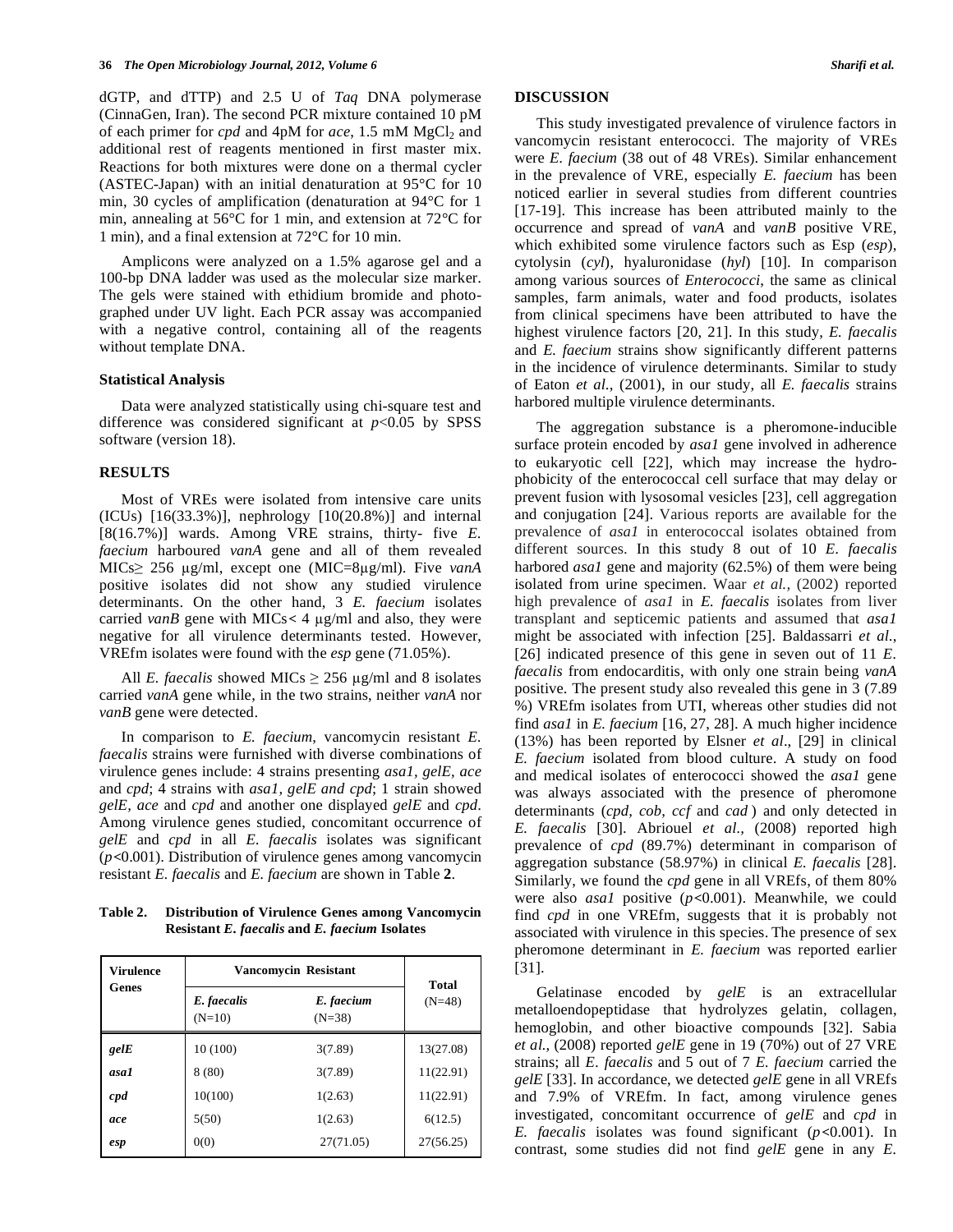*faecium* isolates [34] while, other researchers reported different incidence for mentioned gene in clinical isolates [11, 27]. Silent form of this gene was reported in *E. faecium* isolates [30, 35].

 The *ace* gene, which codes for a putative protein with characteristics similar to a collagen-binding protein of *Staphylococcus aureus* [36] has been identified more frequently in *E. faecalis* isolates [27, 37]. Abriouel *et al.,* (2008) reported higher incidence of *ace* gene (>80%) in clinical isolates in comparison to much lower incidence or even absence in isolates obtained from vegetable foods, water and soil [28]. The present study revealed the *ace*  gene in 50% of *E. faecalis* and only in one *E. faecium*. All *ace* positive isolates obtained from urine (UTI) and isolates from other sources were negative for this gene. Lebreton *et al.,* (2009) suggested that Ace may be a valuable drug target against human UTI. Low incidence or absence of the *ace* in clinical *E. faecium* have been reported in some studies [11, 27] but it is unlikely to contribute significantly to virulence.

 Esp protein encoded by *esp* gene assumed to play a role in the primary surface attachment, contributing to colonization and persistence on urinary tract and biofilm formation [38, 39]. The *esp* is one of the disputed virulence elements that found on a pathogenicity island of both *E. faecalis* and *E. faecium* [40, 41].

 Although, an earlier study demonstrated *esp* gene only in *E. faecalis* isolates [42] and other available data indicated that the *esp* gene was common in *E. faecalis* [15] however, a study on the food and medical isolates depicted an increasing incidence of *esp* in clinical *E. faecium* isolates than *E. faecalis* [30] and an European investigation proposed, proposed only this gene for virulence among this species [16]. Camargo *et al.,* (2006) demonstrated that *esp* (56%) was restricted to VREfm and not found in vancomycin sensitive *E. faecium* [43]. Vankerckhoven *et al*., [16] surveyed virulence genes in European hospitals and found higher incidence of *esp* in the clinical VREfm isolates. In accordance with these investigations, in our study *esp* was the most common gene in VREfm (71.05%) but not detected in VREfs. Moreover, earlier Van Wamel *et al*., (2007) demonstrated that Esp expression on the surface of *E. faecium*; dependent to growth condition, to vary consistently among strains and is quantitatively correlated with initial adherence and biofilm formation [44].

 In the present study, three *E. faecium* isolates with *vanB* genotype were susceptible to vancomycin (MIC< 4 g/ml) and did not carry any of examined virulence determinants. A research conducted on Australian patients with haematological disorders showed high incidence of *esp* gene in vancomycin resistant *E. faecium* (*vanB* positive), but all were negative for *asa1* and *gelE* [45].

## **CONCLUSION**

 Our data indicate a high prevalence of *E. faecium* harboring vancomycin resistance with *vanA* genotype. In addition, finding of 3 *E. faecium* with *vanB* genotype, but sensitive to vancomycin, suggest application of both phenotypic and genotypic methods for screening VRE strains since using them in single may lead to misidentification.

 VREfs possessed four distinctive patterns of virulence factors and the *gelE* gene was always associated with the presence of pheromone determinant (*cpd*) and these combinations may associate with increased virulence. Interestingly, *esp* was not found in any of VREfs strains.

 On the other hand, the *esp* was the dominant determinant among *E. faecium* strains. Finding of *esp* gene in high incidence among *E. faecium*, but not in *E. faecalis*, may indicate the role of this gene in high prevalence of VREfm in hospitals environments. Although the *gelE*, *cpd*, *asa1*and *ace* genes were found in less frequencies, but there is a trend of increasing levels of virulence genes other than *esp* among *E. faecium* strains.

Meanwhile, in 8 of VREfm  $(3 \text{ van}B^+)$  and five *vanA*<sup>+</sup>) none of these genes was present, it was concluded that other genes may be also important in the pathogensis of VRE isolates.

 However, further investigation is required to evaluate the association of these virulent determinants with occurrence of an infection by VREs in more number of isolates.

## **CONFLICT OF INTERESTS**

Declared none.

#### **ABBREVIATIONS**

| Ace          | $=$ | Collagen binding protein                         |
|--------------|-----|--------------------------------------------------|
| Asa1         | $=$ | Aggregation substance                            |
| <b>ATCC</b>  | $=$ | American type culture collection                 |
| <b>CLSI</b>  | $=$ | Cinical and Laboratory Standards Institute       |
| Esp          | $=$ | Enterococcal surface protein                     |
| GelE         | $=$ | Gelatinase                                       |
| <b>MICs</b>  | $=$ | Minimum inhibitory concentrations                |
| Min          | $=$ | <b>Minutes</b>                                   |
| VanA         | $=$ | D- Ala-D- Lac ligase                             |
| vanB         | $=$ | D- Ala-D- Lac ligase                             |
| <b>VRE</b>   | $=$ | Vancomycin resistant Enterococci                 |
| VREfm        | $=$ | Vancomycin resistant <i>Enterococcus faecium</i> |
| <b>VREfs</b> | $=$ | Vancomycin resistant Enterococcus faecalis       |

# **ACKNOWLEDGMENT**

 This work was supported by Research Center of Infectious Diseases and Tropical Medicine (grant No.89/3), Tabriz University of Medical Sciences, Tabriz, Iran. We wish to thank Dr. Eimaneini, for providing the *vanA* and *vanB* positive isolates. In addition, we are grateful to Ms. Mitra Nojavan and Ms. Leila Deighani for their assistance in specimen collection and Mr. Ahad Bazmani for his laboratory support in research center.

 This work has been done as part of Ph.D thesis (No. 88/4- 4/5) of first author.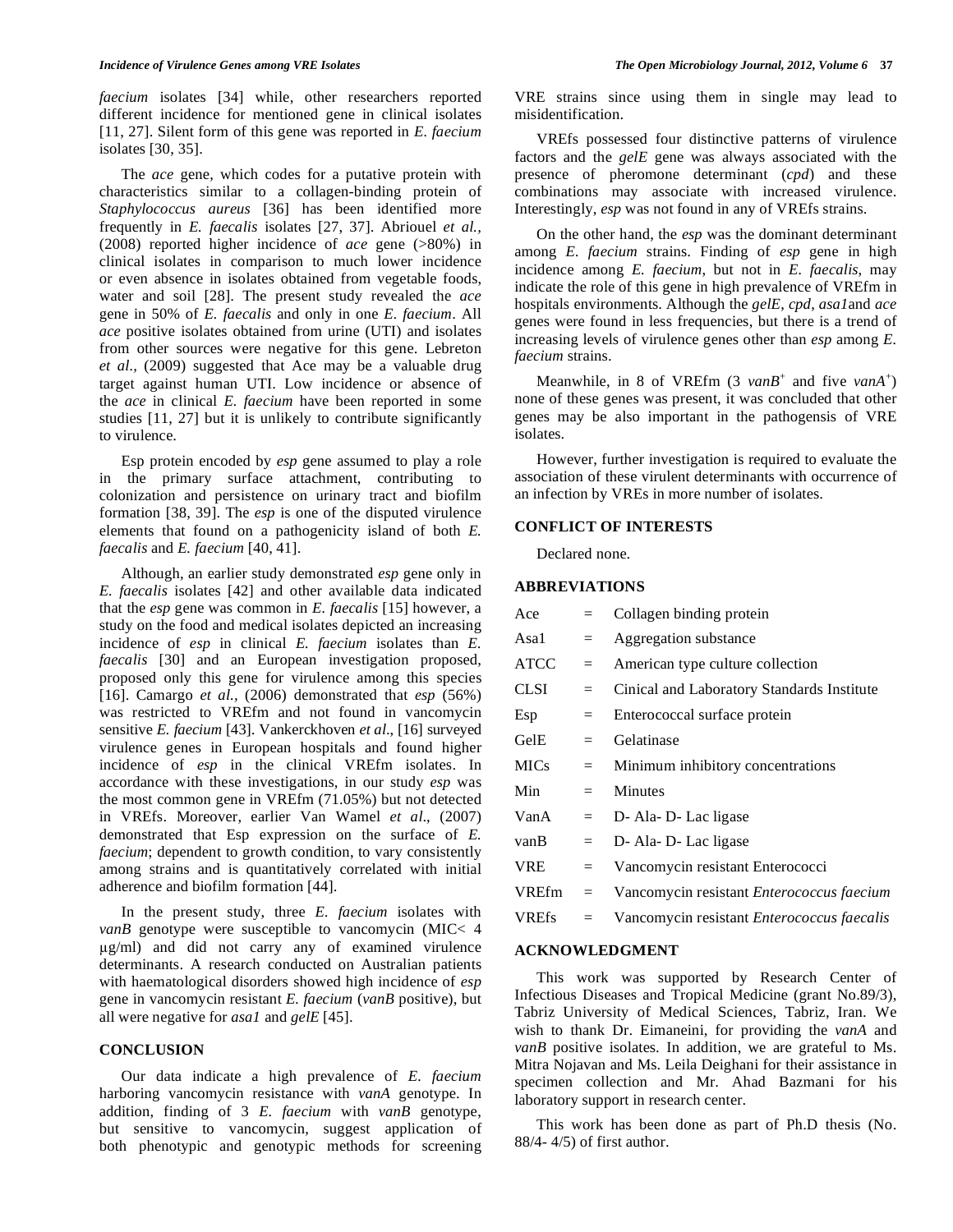#### **REFERENCES**

- [1] Low DE, Keller N, Barth A, Jones RN. Clinical prevalence, antimicrobial susceptibility, and geographic resistance patterns of enterococci: results from the SENTRY Antimicrobial Surveillance Program, 1997-1999. Clin Infect Dis 2001; 32(suppl 2): 133-45.
- [2] Cetinkay Y, Falk P, Mayhall CG. Vancomycin-resistant enterococci. Clin Microbiol Rev 2000; 13: 686-707.
- [3] Courvalin P. Vancomycin resistance in gram-positive cocci. Clin Infect Dis 2006; 42: S25-S34.
- [4] Fisher K, Phillips C. The ecology, epidemiology and virulence of Enterococcus. Microbiology 2009; 155: 1749-57.
- [5] Mundy L, Sahm D, Gilmore M. Relationships between enterococcal virulence and antimicrobial resistance. Clin Microbiol Rev 2000; 13: 513-22.
- [6] Mascini E, Bonten M. Vancomycin resistant enterococci: consequences for therapy and infection control. Clin Microbiol Infect 2005; 11: 43-56.
- [7] Kearns A, Freeman R, Lightfoot N. Nosocomial enterococci: resistance to heat and sodium hypochlorite. J Hosp Infect 1995; 30: 193-9.
- [8] Neely AN, Maley MP. Survival of enterococci and staphylococci on hospital fabrics and plastic. J Clin Microbiol 2000; 38: 724-26.
- [9] Kayaoglu G, Ørstavik D. Virulence factors of Enterococcus faecalis: relationship to endodontic disease. Crit Rev Oral Biol Med 2004; 15: 308-20.
- [10] Klare I, Konstabel C, Mueller-Bertling S, *et al*. Spread ofampicillin/vancomycin-resistant *Enterococcus faecium* of the epidemic-virulent clonal complex-17 carrying the genes esp and hyl in German hospitals. Eur Clin Microbiol Infect Dis 2005; 24: 815-25.
- [11] Billstrom H, Lund B, Sullivan A, Nord CE. Virulence and antimicrobial resistance in clinical *Enterococcus faecium*. Int J Antimicrob Agents 2008; 3: 374-7.
- [12] Manero A, Blanch AR. Identification of Enterococcus spp. with a biochemical key. Appl Environ Microbiol 1999; 65: 4425-30.
- [13] Kariyama R, Mitsuhata R, Chow JW, Clewell DB, Kumon H. Simple and reliable multiplex PCR assay for surveillance isolates of vancomycin-resistant *enterococci*. J Clin Microbiol 2000; 38: 3092-5.
- [14] CLSI. Performance Standards for Antimicrobial Susceptibility Testing; 16th ed, Informational Supplement M100-S16. Wayne, PA: Cinical and Laboratory Standards Institute 2006.
- [15] Creti R, Imperi M, Bertuccini L, *et al*. Survey for virulence determinants among *Enterococcus faecalis* isolated from different sources. J Med Microbiol 2004; 53: 13-20.
- [16] Vankerckhoven V, Van Autgaerden T, Vael C, *et al*. Development of a multiplex PCR for the detection of asa1, gelE, cylA, esp, and hyl genes in enterococci and survey for virulence determinants among European hospital isolates of *Enterococcus faecium*. J Clin Microbiol 2004; 42: 4473-9.
- [17] Willems RJL, Bonten MJM. Glycopeptide-resistant enterococci: deciphering virulence, resistance and epidemicity. Curr Opin Infect Dis 2007; 20: 384-90.
- [18] Bonadio M, Meini M, Tagliaferri E, Gigli C, Vigna A. Enterococcal glycopeptide resistance at an Italian teaching hospital. J Antimicrobl Chemother 2000; 46: 129-31.
- [19] Emaneini M, Aligholi M, Aminshahi M. Characterization of glycopeptides, aminoglycosides and macrolide resistance among *Enterococcus faecalis* and Enterococcus faecium isolates from hospitals in Tehran. Polish J Microbiol 2008; 57: 173-8.
- [20] Busani L, Grosso MD, Paladini C, *et al*. Antimicrobial susceptibility of vancomycin-susceptible and-resistant enterococci isolated in Italy from raw meat products, farm animals, and human infections. Int J food Microbiol 2004; 97: 17-22.
- [21] Mannu L, Paba A, Daga E, *et al*. Comparison of the incidence of virulence determinants and antibiotic resistance between *Enterococcus faecium* strains of dairy, animal and clinical origin. Int J Food Microbiol 2003; 88: 291-304.
- [22] Galli D, Lottspeich F, Wirth R. Sequence analysis of *Enterococcus faecalis* aggregation substance encoded bythe sex pheromone plasmid pAD1. Mol Microbiol 1990; 4: 895-904.
- [23] Eaton TJ, Gasson MJ. A variant enterococcal surface protein Espfm in *Enterococcus faecium*; distribution among food, commensal, medical, and environmental isolates. FEMS Microbiol Lett 2002; 216: 269-75.
- [24] Koch S, Hufnagel M, Theilacker C, Huebner J. Enterococcal infections: host response, therapeutic, and prophylactic possibilities. Vaccine 2004; 22: 822-30.
- [25] Waar K, Muscholl-Silberhorn AB, Willems RJL, Slooff MJH, Harmsen HJM, Degener JE. Genogrouping and incidence of virulence factors of *Enterococcus faecalis* in liver transplant patients differ from blood culture and fecal isolates. J Infect Dis 2002; 185: 1121-7.
- [26] Baldassarri L, Creti R, Arciola C, Montanaro L, Venditti M, Di Rosa R. Analysis of virulence factors in cases of enterococcal endocarditis. Clin Microbiol Infect 2004; 10: 1006-8.
- [27] Valenzuela AS, Omar NB, Abriouel H, *et al*. Risk factors in enterococci isolated from foods in Morocco: Determination of antimicrobial resistance and incidence of virulence traits. Food Chem Toxicol 2008; 46: 2648-52.
- [28] Abriouel H, Omar NB, Molinos AC, *et al*. Comparative analysis of genetic diversity and incidence of virulence factors and antibiotic resistance among enterococcal populations from raw fruit and vegetable foods, water and soil, and clinical samples. Int J Food Microbiol 2008; 123: 38-49.
- [29] Elsner HA, Sobottka I, Mack D, Claussen M, Laufs R, Wirth R. Virulence factors of Enterococcus faecalis and Enterococcus faecium blood culture isolates. Eur J Clin Microbiol Infect Dis 2000; 19: 39-42.
- [30] Eaton TJ, Gasson MJ. Molecular screening of Enterococcus virulence determinants and potential for genetic exchange between food and medical isolates. Appl Environ Microbiol 2001; 67: 1628-35.
- [31] Heaton MP, Discotto LF, Pucci MJ, Handwerger S. Mobilization of vancomycin resistance by transposon-mediated fusion of a VanA plasmid with an *Enterococcus faecium* sex pheromone-response plasmid. Gene 1996; 171: 9-17.
- [32] Su Y, Sulavik M, He P, *et al*. Nucleotide sequence of the gelatinase gene (gelE) from *Enterococcus faecalis* subsp. liquefaciens. Infect Immun 1991; 59: 415-20.
- [33] Sabia C, De Niederhäusern S, Guerrieri E, *et al*. Detection of bacteriocin production and virulence traits in vancomycin resistant enterococci of different sources. J Appl Microbiol 2008; 104: 970-9.
- [34] Vankerckhoven V, Huys G, Vancanneyt M, *et al*. Genotypic diversity, antimicrobial resistance and virulence factors of human isolates and probiotic cultures constituting two intraspecific groups in *Enterococcus faecium*. Appl Environ Microbiol 2008; 74: 4247-55.
- [35] Biavasco F, Foglia G, Paoletti C, *et al*. VanA-type Enterococci from humans, animals and food: Species distribution, population structure, Tn1546-typing and location, and virulence determinants. Appl Environ Microbiol 2007; 73: 3307-19.
- [36] Nallapareddy SR, Singh KV, Duh RW, Weinstock GM, Murray BE. Diversity of ace, a gene encoding a microbial surface component recognizing adhesive matrix molecules, from different strains of *Enterococcus faecalis* and evidence for production of Ace during human infections. Infect Immun 2000; 68: 5210-7.
- [37] Cariolato D, Andrighetto C, Lombardi A. Occurrence of virulence factors and antibiotic resistances in *Enterococcus faecalis* and *Enterococcus faecium* collected from dairy and human samples in North Italy. Food Control 2008; 19: 886-92.
- [38] Toledo-Arana A, Valle J, Solano C, *et al*. The enterococcal surface protein, Esp, is involved in Enterococcus faecalisbiofilm formation. Appl Environ Microbiol 2001; 67: 4538-45.
- [39] Shankar N, Lockatell C, Baghdayan AS, Drachenberg C, Gilmore MS, Johnson DE. Role of *Enterococcus faecalis* surface protein Esp in the pathogenesis of ascending urinary tractinfection. Infect Immun 2001; 69: 4366-72.
- [40] Leavis H, Top J, Shankar N, *et al*. A novel putative enterococcal pathogenicity island linked to the esp virulence gene of *Enterococcus faecium* and associated with epidemicity. J Bacteriol 2004; 186: 672-82.
- [41] Shankar N, Baghdayan AS, Gilmore MS. Modulation of virulence within a pathogenicity island in vancomycin-resistant *Enterococcus faecalis*. Nature 2002; 417: 746-50.
- [42] Shankar V, Baghdayan AS, Huycke MM, Lindahl G, Gilmore MS. Infection-derived *Enterococcus faecalis* strains are enriched in esp, a gene encoding a novel surface protein. Infect Immun 1999; 67: 193-200.
- [43] Camargo I, Gilmore M, Darini A. Multilocus sequence typing and analysis of putative virulence factors in vancomycin resistant and